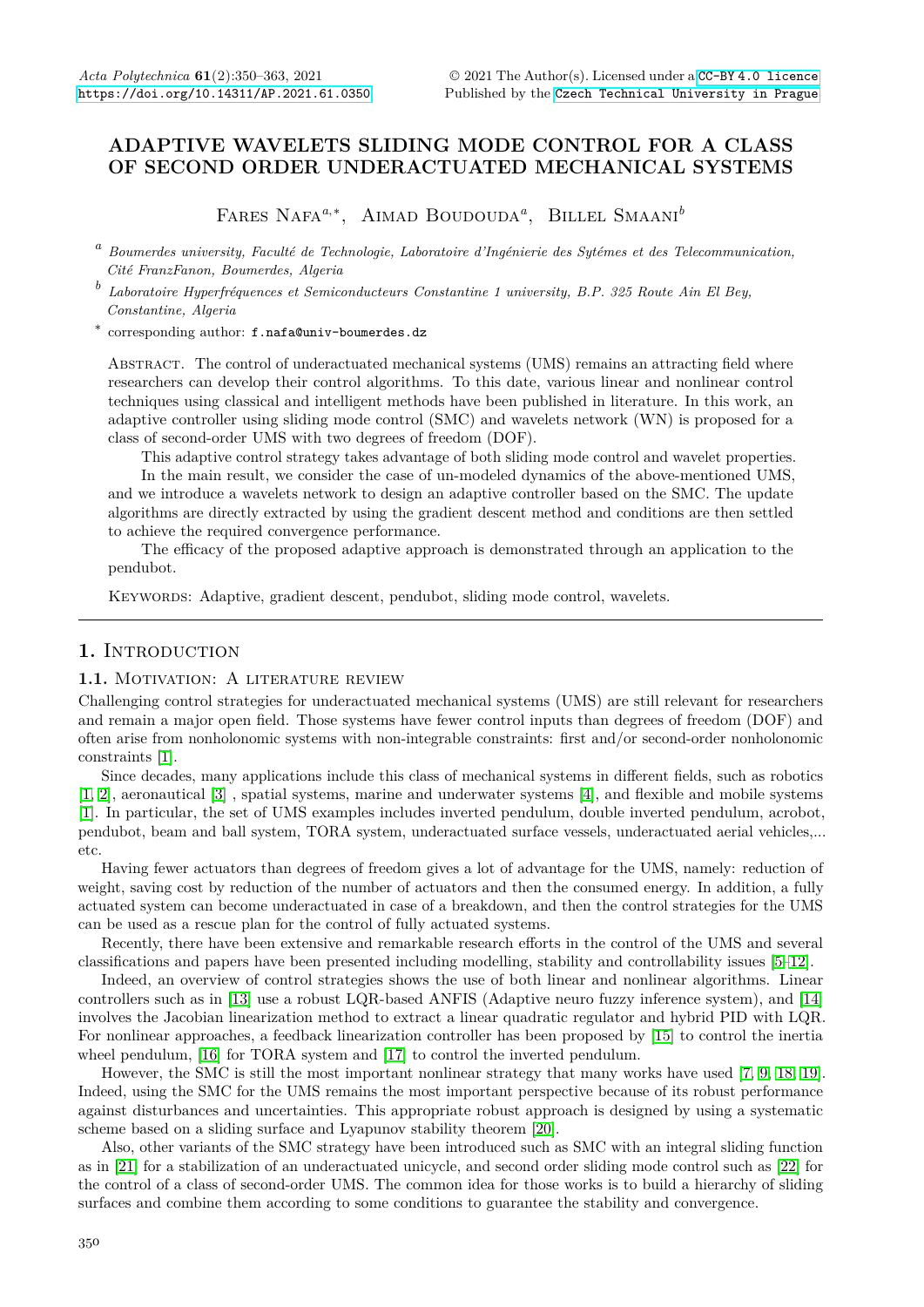Although these control strategies are widely used for nonlinear systems and, in particular, for the UMS, the nonlinearities of the control plants and the difficulties to extract accurate models make the implementation of the model-based control strategies difficult, and therefore adaptive techniques become inevitable [\[23,](#page-11-17) [24\]](#page-11-18).

In recent control research works, developers have merged various techniques from the approximation theory with the adaptive nonlinear controllers to enhance the adaptive capability while ensuring the stability and convergence. Particularly, the UMS remains a challenging class of coupled nonlinear systems and the problem of adaptive control of the UMS presents more difficulties because of the coupling that exists between the control input and the outputs. In literature, the main trends of adaptive controllers are Fuzzy logic and neural networks with the combination of a nonlinear control, such as optimal control and SMC [\[7,](#page-11-10) [9,](#page-11-11) [10,](#page-11-19) [25,](#page-12-0) [26\]](#page-12-1).

Besides, in these presented works focused on adaptive controllers for the UMS, the adaptation laws are indirectly adjusted by using the Lyapunov approach, i.e., the learning laws are extracted to guarantee the convergence of the Lyapunov function. For an efficient adaptation, it is more judicious to directly extract the parameters adaptation laws from the identification error between the unknown function and its adaptive approximation [\[26,](#page-12-1) [27\]](#page-12-2).

In fact, optimization algorithms offer the advantage to find the parameters that directly minimize any truncation error by following some specific update rules. The gradient descent algorithm can be a good alternative to reach this objective.

Nowadays, wavelets theory was successfully applied to multi-scale analysis and synthesis, time-frequency signal analysis in signal processing as well as in nonlinear control system design [\[28\]](#page-12-3). By definition, a wavelet network is a one-layer network consisting of orthonormal "father wavelets" and "mother wavelets" and widely used as a kind of building blocks for the approximation of unknown functions [\[28,](#page-12-3) [29\]](#page-12-4).

It was proven that a wavelet network is a universal approximator that can approximate any function with an arbitrary degree of accuracy by a linear combination of father and mother wavelets [\[29](#page-12-4)[–31\]](#page-12-5). Besides, adaptive wavelets networks are especially well suited for such function approximation tasks and the problem of adaptation to an unknown dynamics [\[29\]](#page-12-4). Moreover, the WN has been a subject of application for nonlinear systems [\[32–](#page-12-6)[35\]](#page-12-7). Nevertheless, in recent works, the WN was rarely applied on the UMS, and this opens an interesting trend of application.

#### 1.2. CONTRIBUTIONS

From the aforementioned background, the main contributions of this paper are emphasized as follows:

(1.) The design of a new sliding mode controller for second-order UMS with two degrees of freedom.

Indeed,by exploiting the characteristics of the UMS dynamics, we have adapted the sliding surfaces to make the control law more flexible to eliminate the existing coupling between the input and the output, and to guarantee the performance of the convergence and stability of the closed-loop system.

(2.) Based on the wavelets network and SMC approach, an adaptive control scheme is designed to overcome some difficulties related to nonlinearities and model inaccuracy of the UMS. This approach combines the approximation properties of wavelets network and the robustness of the SMC.

(3.) The adjustable parameters of the wavelet networks are updated using a gradient descent algorithm by minimizing the truncation error between the existing unknown ideal sliding mode controller and the adaptive one.

#### **1.3.** Outlines of the paper

The following parts of the paper are organized as follows: preliminaries about UMS and the problem formulation are explained in section [2.](#page-1-0) Section [3](#page-2-0) is devoted to present the proposed SMC strategy with the adequate stability analysis. The adaptive control algorithm, which is developed according to the results of the previous section, is presented in section [4.](#page-3-0) All through these sections, a stability analysis is analytically proved by using the Lyapunov theory and Barbalat's lemma. In section [5,](#page-7-0) the developed control strategies are applied on an illustrative example: the pendubot system. At the end, we wrap up the paper with a conclusion in section [6.](#page-10-1)

# <span id="page-1-0"></span>**2.** Preliminaries and problem formulation

The dynamics of an underactuated system with two DOF can be written in a compact form as [\[36\]](#page-12-8):

$$
\begin{bmatrix} m_{11}(q) & m_{12}(q) \\ m_{21}(q) & m_{22}(q) \end{bmatrix} \begin{bmatrix} \ddot{q}_1 \\ \ddot{q}_2 \end{bmatrix} + \begin{bmatrix} h_1(q, \dot{q}) \\ h_2(q, \dot{q}) \end{bmatrix} = \begin{bmatrix} 0 \\ u \end{bmatrix}
$$
 (1)

with  $q = [q_1, q_2]^T$ ,  $q_1$  and  $q_2$ , being the generalized coordinates, *u* the control input,  $m_{ij}$  the inertia matrix elements and *h<sup>i</sup>* contains Coriolis, centrifugal and gravity terms. It has been shown that such systems can be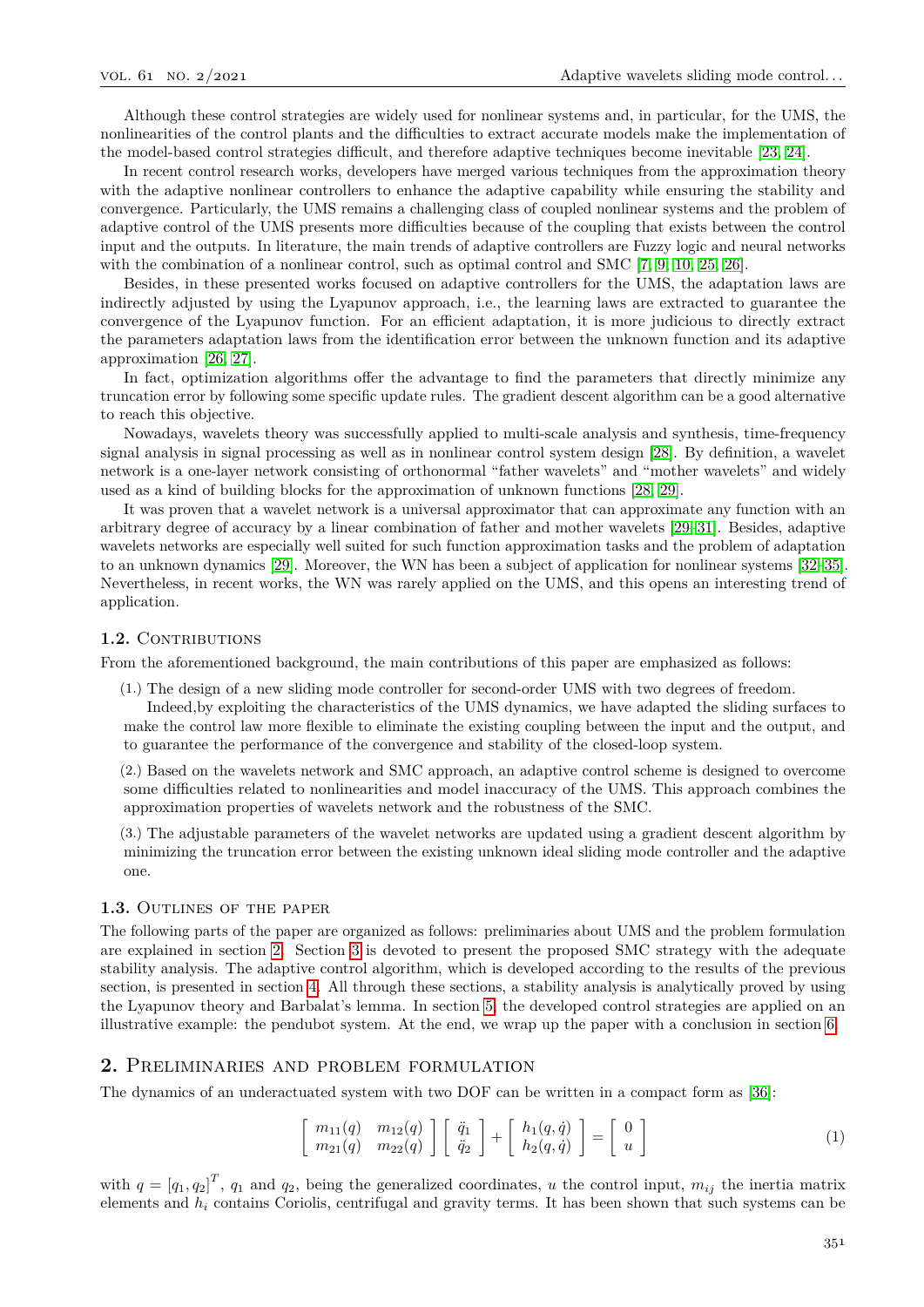given according to the following dynamics [\[36\]](#page-12-8):

<span id="page-2-1"></span>
$$
\begin{aligned}\n\dot{x}_1(t) &= x_2(t) \\
\dot{x}_2(t) &= f_1(\underline{x}) + b_1(\underline{x}) u(t) \\
\dot{x}_3(t) &= x_4(t) \\
\dot{x}_4(t) &= f_2(\underline{x}) + b_2(\underline{x}) u(t)\n\end{aligned} \tag{2}
$$

where  $\underline{x} = (x_1(t), x_2(t), x_3(t), x_4(t))$  is the state variable vector, representing the vector  $q = [q_1, \dot{q}_1, q_2, \dot{q}_2]^T$ ,  $u(t)$  the control input,  $f_1(\underline{x})$ ,  $f_2(\underline{x})$ ,  $b_1(\underline{x})$  and  $b_2(\underline{x})$  are nonlinear functions.

Throughout this work, we will consider the following assumptions:

- (1.) **Assumption 1**. The state vector  $\underline{x}$  is measurable.
- (2.) **Assumption 2**. The control gains  $b_i(x)$  ( $i = 1, 2$ ) are finite, nonzero, and of known sign for all states of
- x. It is assumed that the sign of  $b_i(x)$  does not change; and without a loss of generality, this sign can be taken as positive. In addition, those functions are bounded, i.e.:  $0 \le b_{min} \le b_i(x) \le b_{max}$ .

The system [\(2\)](#page-2-1) can be viewed as two subsystems with a second-order canonical form including the states  $(x_1, x_2)$ and  $(x_3, x_4)$  for which we define the following pair of sliding surfaces:

$$
S_1 = \dot{x}_1 + \lambda_1 \tilde{x}_1 = x_2 + \lambda_1 \tilde{x}_1.
$$
  
\n
$$
S_2 = \dot{x}_3 + \lambda_2 \tilde{x}_3 = x_4 + \lambda_2 \tilde{x}_3.
$$
\n(3)

where  $\tilde{x}_1 = x_1 - x_{1d}$ ,  $\tilde{x}_3 = x_3 - x_{3d}$  ( $x_{1d}$  and  $x_{3d}$  are constant desired values),  $\lambda_1$  and  $\lambda_2$  are positive constants. The time derivatives of both equations in [\(3\)](#page-2-2) are given as follows:

<span id="page-2-5"></span><span id="page-2-2"></span>
$$
\dot{S}_1 = f_1 + b_1 u + \lambda_1 x_2.
$$
  
\n
$$
\dot{S}_2 = f_2 + b_2 u + \lambda_2 x_4.
$$
\n(4)

If  $f_i$  and  $b_i$  are known, then we can obtain the equivalent control laws of each sub-system such as:

<span id="page-2-3"></span>
$$
u_{eq_1} = b_1^{-1}(f_1 + \lambda_1 x_2). \tag{5}
$$

<span id="page-2-4"></span>
$$
u_{eq_2} = b_2^{-1}(f_2 + \lambda_2 x_4). \tag{6}
$$

The control objective is to stabilize the whole system and to force the outputs  $x_1$  and  $x_3$  to follow their desired values  $x_{1d}$  and  $x_{3d}$ . However, using [\(5\)](#page-2-3) or [\(6\)](#page-2-4) ensures only the stabilization of the resultant subsystem. For such challenging systems, we need to design a total control law able to simultaneously attract both subsystems to their desired values and to guarantee the overall stability. This will be the aim of the next section.

## <span id="page-2-0"></span>**3.** Sliding mode controller design

By using the second equation of [\(4\)](#page-2-5) and [\(6\)](#page-2-4) , it is easy to find that:

<span id="page-2-6"></span>
$$
u = \frac{1}{b_2}\dot{S}_2 + u_{eq_2}.\tag{7}
$$

Substituting [\(7\)](#page-2-6) into the first equation of [\(4\)](#page-2-5) yields:

<span id="page-2-7"></span>
$$
\dot{S}_1 = B_{21}\dot{S}_2 + \Delta_{21}.\tag{8}
$$

where:

$$
B_{21} = \frac{b_1}{b_2} \text{ and } \Delta_{21} = b_1 (u_{eq_2} - u_{eq_1}). \tag{9}
$$

Similarly, from [\(4\)](#page-2-5) and [\(6\)](#page-2-4)one can have:

<span id="page-2-8"></span>
$$
\dot{S}_2 = B_{12}\dot{S}_1 + \Delta_{12}.\tag{10}
$$

with:

$$
B_{12} = \frac{b_2}{b_1} \text{ and } \Delta_{12} = b_2 (u_{eq_1} - u_{eq_2}). \tag{11}
$$

If the dynamics  $(8)$  of  $S_1$  is driven so that:

<span id="page-2-9"></span>
$$
\dot{S}_1 = -\beta \dot{S}_2 - K \text{sgn}(S_2) - QS_2 - k_s \text{sgn}(S_2 + \alpha \text{sgn}(S_1)).\tag{12}
$$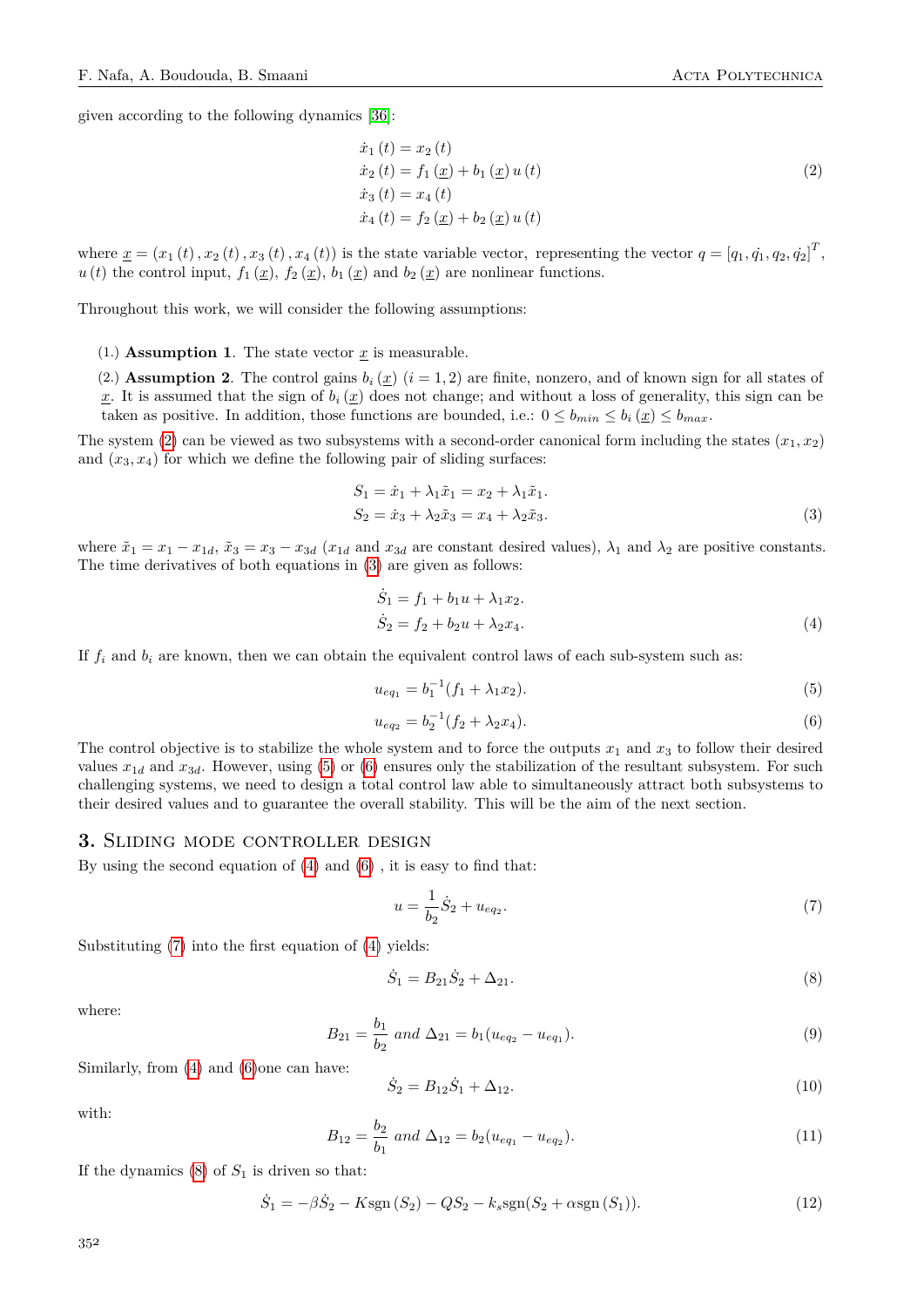with  $\alpha$ ,  $\beta$ ,  $K$ ,  $k_s$ ,  $Q$  being positive constants and  $0 < \alpha < 1$ ; then, by combining [\(10\)](#page-2-8) and [\(12\)](#page-2-9) we get:

<span id="page-3-2"></span>
$$
\dot{S}_2 = -\frac{Ksgn(S_2) + QS_2 + k_ssgn(S_2 + \alpha sgn(S_1)) + \Delta_{21}}{(\beta + B_{21})}.
$$
\n(13)

In order to show that this new resulting dynamics form yields the stability and the convergence of the whole system, we consider the following Lyapunov function:

<span id="page-3-1"></span>
$$
V = \frac{1}{2}S_2^2.
$$
\n(14)

Then, the time derivative of [\(14\)](#page-3-1) is obtained as follows:

<span id="page-3-4"></span><span id="page-3-3"></span>
$$
\dot{V} = S_2 \dot{S}_2. \tag{15}
$$

By replacing  $(13)$  in  $(15)$ , we get:

$$
\dot{V} = -S_2 \frac{(K \text{sgn}(S_2) + QS_2 + k_s \text{sgn}(S_2 + \alpha \text{sgn}(S_1)) + \Delta_{21})}{(\beta + B_{21})}.
$$
\n(16)

If we choose:

<span id="page-3-7"></span>
$$
\beta = \beta_m + b_{max}/b_{min}, \text{ and } K = K_m + k_s + \max|\Delta_{21}|. \tag{17}
$$

with  $\beta_m > 0$  and  $K_m > 0$ ; then [\(16\)](#page-3-4) can be rewritten as:

<span id="page-3-6"></span><span id="page-3-5"></span>
$$
\dot{V} \le -\beta_m{}^{-1}K_m|S_2| - \beta_m{}^{-1}QS_2^2. \tag{18}
$$

According to SMC properties, [\(18\)](#page-3-5) guarantees that an ideal sliding motion takes place from any initial conditions when the dynamics reach the sliding surface  $[37]$ . Clearly,  $(18)$  shows that  $S_2$  is bounded and goes to zero as  $t \to \infty$  and its dynamics satisfies  $\dot{S}_2 \approx 0$ . As a result, [\(13\)](#page-3-2) gives:  $\dot{S}_1 \to -k_s sgn(\alpha sgn(S_1)) \to -k_s sgn(S_1)$ , and this easily proves the stability and the convergence of  $S_1$  to zero as  $t \to \infty$ .

Therefore, by recalling the second equation of [\(4\)](#page-2-5) and [\(13\)](#page-3-2), the control signal will have the following expression:

$$
u = -B^{-1}[[Ksgn(S_2) + QS_2 + k_ssgn(S_2 + \alpha sgn(S_1))]
$$
  
–  $(b_1u_{eq_1} + \beta b_2u_{eq_2})].$  (19)

where:  $B = (b_1 + \beta b_2)$ .

## 3.1. PROPOSITION-1

Consider a class of underactuated mechanical systems with two DOF given by [\(2\)](#page-2-1), which satisfy assumptions 1 and 2, and design the sliding surfaces [\(3\)](#page-2-2). The designed control law [\(19\)](#page-3-6) satisfying the condition [\(17\)](#page-3-7) ensures all signals in the closed-loop system will be bounded and the sliding surfaces will converge to zero asymptotically.

# <span id="page-3-0"></span>**4.** Adaptive wavelets sliding mode controller (AWSMC)

## **4.1.** Wavelets network overview

A wavelets network is a type of building blocks for function approximation, developed based on the concept of the multiresolution approximation. The building block is formed by shifting and dilating the basis functions: mother wavelet  $\psi$  and father wavelet  $\phi$ . A multiresolution analysis was proposed in [\[28\]](#page-12-3), which provides a mathematical tool to describe the "increment in information" from a coarse approximation to a higher resolution approximation.

The multiresolution analysis consists of a sequence of successive approximation spaces  $V_j \in L^2(\mathbb{R})$  which satisfies:  $\ldots \subset V_{-2} \subset V_{-1} \subset V_0 \subset V_1 \subset V_2 \subset \ldots$  ,  $\bigcap_{m \in \mathbb{Z}} V_m = \{0\}$  and  $\bigcup_{m \in \mathbb{Z}} V_m = L^2(\mathbb{R})$ , with:

$$
g(x) \in V_j \Leftrightarrow g(2x) \in V_{j+1}
$$
  
\n
$$
g(x) \in V_j \Rightarrow g(x - 2^{-j}k) \in V_j, k \in \mathbb{Z};
$$
  
\n
$$
V_j = span{\phi_{j,k}, k \in \mathbb{Z}}
$$
\n(20)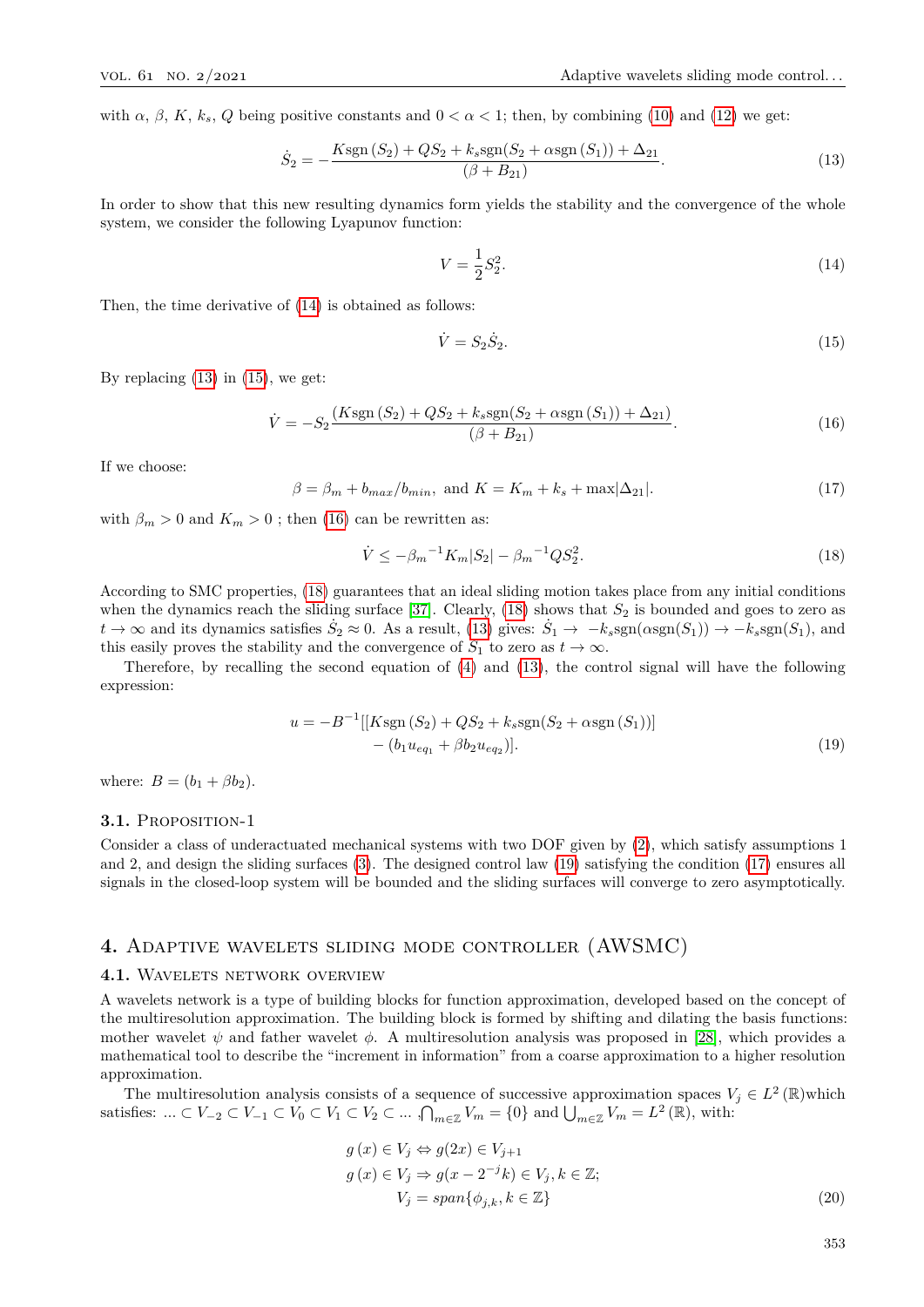where Z is the set of all integers,  $\phi_{j,k}(x) = 2^{j/2}\phi(2^jx - k)$  and  $\phi_{j,k} \in V_m$ .  $\phi_{j,k}$  is an orthonormal basis of *V*<sub>j</sub> which is called scaling function (or father wavelet). For every  $j \in \mathbb{Z}$ ,  $W_j$  is defined to be the orthogonal complement of  $V_j$  in  $V_{j+1}$ . At every resolution *j*:

$$
V_{j+1} = V_j \oplus W_j
$$
  
\n
$$
W_j \perp W_i, \quad if : i \neq j
$$
  
\n
$$
W_j \subset V_i, \quad if : i > j
$$
  
\n
$$
W_j = span{\psi_{j,k}, k \in \mathbb{Z}}
$$
\n(21)

where  $\psi_{j,k}(x) = 2^{j/2} \psi\left(2^j x - k\right)$  and  $\psi_{j,k} \in W_j$ .  $\psi_{j,k}$  is an orthonormal basis of  $W_j$  and is called mother wavelet [\[28,](#page-12-3) [30\]](#page-12-10). A function  $g(x)$ , such as :  $g(x) \in L^2(R)$ , can be approximated in the space  $V_j$  as follows:

<span id="page-4-0"></span>
$$
g(x) = g_j(x) + e(j) = \sum_{k=1}^{N_j} \langle \phi_{j,k}(x), g(x) \rangle \phi_{j,k}(x) + e(j).
$$
 (22)

where  $g_j(x)$  is the projection of *g* on the space  $V_j, \langle , , \rangle$  is the inner product in  $L^2$ ,  $e(j)$  is the approximation error at the  $j<sup>th</sup>$  resolution, and  $N<sub>j</sub>$  is the number of the basis functions used at the  $j<sup>th</sup>$  resolution.

Note that a larger *j* means a higher resolution, which contains a lower resolution  $V_{j-1}$  and the complement space  $W_{j-1}$ . Therefore, as  $j \to \infty$ ,  $V_{j-1}$  tends to be  $L^2$  and  $\lim_{j\to\infty} |e(j)| = 0$  and from multiresolution property of wavelet, we have  $|e(j + 1)| < |e(j)||28|$ .

It is important to note that all wavelets satisfy multiresolution and orthonormal properties, and hence the choice of the wavelets will not affect the approximation results [\[28\]](#page-12-3).

Next, we will explore the above mentioned approximation's properties to design an adaptive controller by approximating the unknown ideal controller [\(19\)](#page-3-6).

#### **4.2.** Adaptive controller design

For the adaptive control purpose, we assume now that the nonlinear functions  $f_1(\underline{x})$ ,  $f_2(\underline{x})$ ,  $b_1(\underline{x})$ , and  $b_2(\underline{x})$ are unknown and only the state vector  $x$  is available for measurement. In addition, we keep all terms of the assumption 2 regarding the control gain  $b_i(x)$ .

We construct the aforementioned ideal input control [\(19\)](#page-3-6) by using a wavelet network in the form of [\(22\)](#page-4-0). Thus, the general form of this ideal controller  $u^*(\underline{x})$  can be expressed as:

<span id="page-4-1"></span>
$$
u^* \left( \underline{x} \right) = u_J^* \left( \underline{x} \right) + e_u(J)
$$
  
= 
$$
\sum_{k=1}^{N_j} v_{J,k}^* \phi_{J,k} \left( \underline{x} \right) + \sum_{j \ge J, k \in Z} w_{j,k}^* \psi_{j,k} \left( \underline{x} \right)
$$
 (23)

where *J* is the coarse resolution.

It is worth noticing that using wavelets networks to approximate the ideal controller requires a guarantee of the input vector  $\underline{x}$  in a compact region [\[38,](#page-12-11) [39\]](#page-12-12).

In practical applications, it is required to assign a very large compact set to avoid a violation of this requirement. However, a very large wavelet basis is needed in this situation and this may result in a high computational complexity. Fortunately, in many physical systems, such as mechanical and electrical systems, an appropriate selection of the pre-assigned compact set can be obtained via the knowledge of some physical limitations [\[39\]](#page-12-12).

Accordingly, in order to meet the control requirements, we assume the existence of a finite unknown integer  $J_c$  such that the desired approximation performance can be met at this resolution, and hence [\(23\)](#page-4-1) becomes as follows:

<span id="page-4-2"></span>
$$
u^*(\underline{x}) = (\mathbf{v}_J^*)^T \phi_{J,k}(\underline{x}) + \sum_{j=J}^{J_c} (\mathbf{w}_j^*)^T \psi_{j,k}(\underline{x}).
$$
\n(24)

In addition, we will use a weighting vector *c* such that the wavelets bases become:  $\phi_{J,k}(c^T \underline{x})$  and  $\psi_{j,k}(c^T \underline{x})$ [36]. Also, we introduce an additional adaptation so that [\(24\)](#page-4-2) will have the following form:

<span id="page-4-3"></span>
$$
u^*(\underline{x}) = (\mathbf{v}_J^*)^T \phi_{J,k}(c^T \underline{x}) + \sum_{j=J}^{J_c} \xi(\Delta_e) (\mathbf{w}_j^*)^T \psi_{j,k}(c^T \underline{x}). \tag{25}
$$

where  $\Delta_e$  is the performance evaluation given by  $\Delta_e = S_1^2 + S_2^2$ ,  $\xi(\Delta_e) = \eta(1 - e^{-\frac{\Delta_e^2}{w^2}})$ ,  $[\omega \eta] \in \mathbb{R}^{*2}$ , while  $\mathbf{v}_j^*$  and  $\mathbf{w}_j^*$  represent the ideal approximation parameters.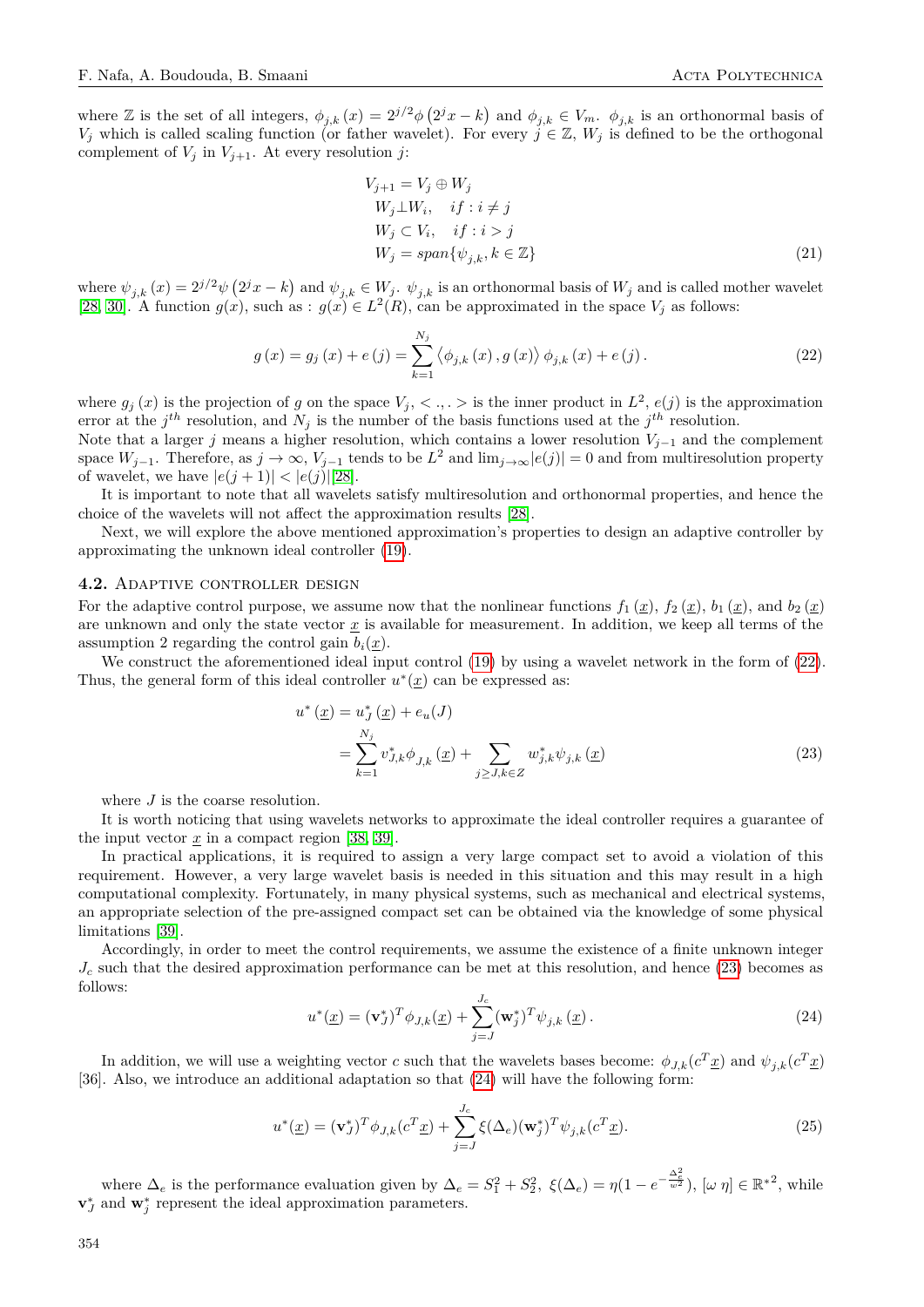Therefore, the estimate value of the unknown ideal controller  $u^*(x)$  can be given as:

<span id="page-5-0"></span>
$$
u(\underline{x}) = (\mathbf{v}_J)^T \phi_{J,k}(c^T \underline{x}) + \sum_{j=J}^{J_c} \xi(\Delta_e) (\mathbf{w}_{j,k})^T \psi_{j,k}(c^T \underline{x}).
$$
\n(26)

Now, we define the approximation error between both controllers  $u^*(\underline{x})$  and  $u(\underline{x})$  such as:

$$
e_J = u(\underline{x}) - u^*(\underline{x}).\tag{27}
$$

Thus, by using  $(25)$  and  $(26)$ , it is easy to find the following expression of  $e_J$ :

$$
e_J = (\tilde{\mathbf{v}}_J)^T \phi_{J,k}(c^T \underline{x}) + \sum_{j=J}^{J_c} \xi(\Delta_e) (\tilde{\mathbf{w}}_j)^T \psi_{j,k} (c^T \underline{x}). \tag{28}
$$

where  $\tilde{\mathbf{v}}_J = \mathbf{v}_J - \mathbf{v}_J^*$  and  $\tilde{\mathbf{w}}_j = \mathbf{w}_j - \mathbf{w}_j^*$ . Recalling that  $u = u^* + (u - u^*)$ , then [\(4\)](#page-2-5) becomes:

<span id="page-5-1"></span>
$$
\dot{S}_1 = f_1 + b_1 u^* + b_1 e_J + \lambda_1 x_2.
$$
  
\n
$$
\dot{S}_2 = f_2 + b_2 u^* + b_2 e_J + \lambda_2 x_4.
$$
\n(29)

Thus, we can calculate the following expression:

$$
\dot{S}_1 + \beta \dot{S}_2 = (f_1 + \lambda_1 x_2) + \beta (f_2 + \lambda_2 x_4) \n+ (b_1 + \beta b_2) u^* + (b_1 + \beta b_2) e_J.
$$
\n(30)

Plugging the value of  $u^*$  [\(19\)](#page-3-6) into [\(30\)](#page-5-1) gives:

$$
\dot{S}_1 + \beta \dot{S}_2 = -K \text{sgn}(S_2) - QS_2 \n- k_s \text{sgn}(S_2 + \alpha \text{sgn}(S_1)) + Be_J.
$$
\n(31)

In the next step, we define a quadratic cost function that measures the discrepancy between the ideal and the actual wavelet controller. Such a function can be defined as:

<span id="page-5-2"></span>
$$
I = \frac{B}{2} \left( (\mathbf{v}_J)^T \phi_{J,k}(\underline{y}) + \sum_{j=J}^{J_c} \xi(\Delta_e) (\mathbf{w}_j)^T \psi_{j,k}(\underline{y}) - u^* \right)^2
$$
(32)

where  $y = c^T \underline{x}$ . Then, we use the gradient descent method to minimize the cost function [\(32\)](#page-5-2) with respect to the adjustable parameters  $\mathbf{v}_J$  and  $\mathbf{w}_j$ . Then, by applying the gradient method [\[40\]](#page-12-13), the minimizing trajectories  $\mathbf{v}_J(t)$  and  $\mathbf{w}_j(t)$  are given by the following equations:

<span id="page-5-5"></span>
$$
\dot{\mathbf{v}}_J = -\Gamma_v \nabla_{\mathbf{v}}(I). \n\dot{\mathbf{w}}_j = -\Gamma_w \nabla_{\mathbf{w}}(I). \tag{33}
$$

with:

$$
\nabla_{\mathbf{v}}(I) = \frac{\partial I(\mathbf{v}, \mathbf{w})}{\partial \mathbf{v}} = \phi_{J,k}(\underline{y}) Be_J.
$$
\n(34)

$$
\nabla_{\mathbf{w}}(I) = \frac{\partial I}{\partial \mathbf{w}} = \psi_{j,k}(\underline{y}) B e_J.
$$
\n(35)

Finally, we obtain the following form of the gradient descent algorithm:

<span id="page-5-3"></span>
$$
\dot{\mathbf{v}}_J = -\Gamma_v \phi_{J,k}(\underline{y}) B e_J. \tag{36}
$$

<span id="page-5-7"></span><span id="page-5-6"></span><span id="page-5-4"></span>
$$
\dot{\mathbf{w}}_j = -\Gamma_w \psi_{j,k}(\underline{y}) B e_J. \tag{37}
$$

However, the adaptive laws [\(36\)](#page-5-3) and [\(37\)](#page-5-4) cannot be calculated because both *B* and *e<sup>J</sup>* are unavailable. Thus, we will use [\(31\)](#page-5-5) to overcome this parameter unavailability, that is:

$$
Be_J = \beta \dot{S}_2 + \dot{S}_1 + K \text{sgn}(S_2) + QS_2 + k_s \text{sgn}(S_2 + \alpha \text{sgn}(S_1)).\tag{38}
$$

Consequently, [\(36\)](#page-5-3) and [\(37\)](#page-5-4) become:

$$
\dot{\mathbf{v}}_{J} = -\Gamma_{v} \phi_{J,k}(\underline{y}) [\beta \dot{S}_{2} + \dot{S}_{1} + K \text{sgn}(S_{2}) + QS_{2} + k_{s} \text{sgn}(S_{2} + \alpha \text{sgn}(S_{1}))].
$$
\n(39)

$$
\dot{\mathbf{w}}_{j} = -\Gamma_{w} \psi_{j,k}(\underline{y}) [\beta \dot{S}_{2} + \dot{S}_{1} + K \text{sgn}(S_{2}) + QS_{2} + k_{s} \text{sgn}(S_{2} + \alpha \text{sgn}(S_{1}))].
$$
\n(40)

The second main result of this paper is resumed in the following proposition.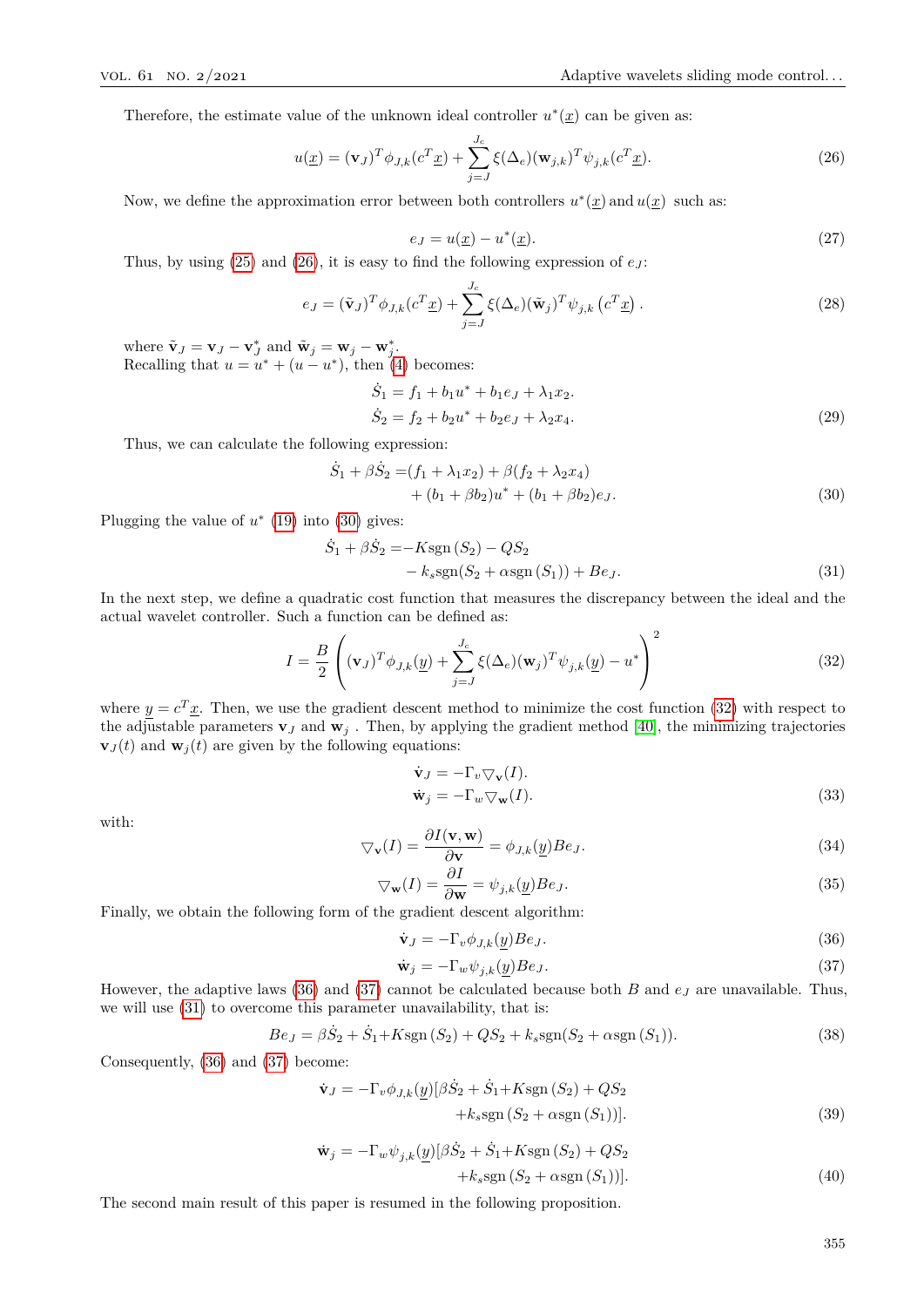## **4.3.** Proposition-2

Let assumptions 1 and 2 be satisfied for a class of the UMS [\(2\)](#page-2-1) driven by the controller [\(26\)](#page-5-0). If the condition [\(17\)](#page-3-7) holds with the adaptation parameter laws [\(39\)](#page-5-6) and [\(40\)](#page-5-7) where  $\Gamma_v$  and  $\Gamma_w$  are positive definite constants, all signals in the closed-loop system will be bounded and the sliding surfaces given by [\(3\)](#page-2-2) will converge to zero asymptotically.

#### **4.4.** Proof

In order to study the stability of the whole system, we define the following Lyapunov function *V* :

$$
V = \frac{1}{2} \left( \beta S_2^2 + \tilde{\mathbf{v}}_J^T \Gamma_v^{-1} \tilde{\mathbf{v}}_J + \sum_{j=J}^{J_c} \tilde{\mathbf{w}}_j^T \Gamma_w^{-1} \tilde{\mathbf{w}}_j \right)
$$
(41)

The time derivative of *V* along the dynamics  $(4)$ ,  $(39)$  and  $(40)$  is then given by:

$$
\dot{V} = \beta S_2 \dot{S}_2 + \tilde{\mathbf{v}}_J^T \Gamma_v^{-1} \dot{\mathbf{v}}_J + \sum_{j=J}^{J_c} \tilde{\mathbf{w}}_j^T \Gamma_w^{-1} \dot{\mathbf{w}}_j \n= \beta S_2 (f_2 + b_2 u^* + b_2 e_J + \lambda_2 x_4) - \tilde{\mathbf{v}}_J^T \phi_{J,k}(\underline{y}) B e_J \n- \sum_{j=J}^{J_c} \tilde{\mathbf{w}}_j^T \xi (\Delta_e) \psi_{j,k}(\underline{y}) B e_J \n= - S_2 (\beta + B_{21})^{-1} (K s g n (S_2) + Q S_2 \n+ k_s s g n (S_2 + \alpha s g n (S_1)) + \Delta_{21}) + \beta b_2 e_J S_2 - B e_J^2
$$
\n(42)

Invoking the condition [\(19\)](#page-3-6), the expression in [\(42\)](#page-6-0) becomes:

<span id="page-6-1"></span>
$$
\dot{V} \le -\beta_m^{-1} K_m |S_2| - \beta_m^{-1} Q S_2^2 + \beta b_2 e_J S_2 - B e_J^2 \tag{43}
$$

By using the following inequality:

<span id="page-6-0"></span>
$$
\beta b_2 e_J S_2 \le \frac{1}{2} \beta b_2 e_J^2 + \frac{1}{2} \beta b_2 S_2^2. \tag{44}
$$

we can rewrite [\(43\)](#page-6-1) as :

<span id="page-6-2"></span>
$$
\dot{V} \le -K_m|S_2| - \beta_m^{-1}QS_2^2 + \frac{1}{2}\beta b_2 S_2^2 + \frac{1}{2}\beta b_2 e_J^2 - Be_J^2. \tag{45}
$$

In addition, since  $B = \beta b_2 + b_1$ , a straightforward calculation of [\(45\)](#page-6-2) gives:

<span id="page-6-3"></span>
$$
\dot{V} \le -K_m|S_2| - \left(\beta_m^{-1}Q - \beta_{\frac{1}{2}}b_2\right)S_2^2 - \left(\frac{1}{2}\beta b_2 + b_1\right)e_J^2.
$$
\n(46)

Hence, provided that  $Q \geq \frac{1}{2}b_{max}\beta^2$ , the expression in [\(46\)](#page-6-3) can be upper-bounded as:

$$
\dot{V} \le -K_m|S_2| - \left(\frac{1}{2}\beta b_2 + b_1\right)e_J^2 \le 0.
$$
\n(47)

This guarantees that  $S_2$ ,  $\tilde{\mathbf{v}}_J$  and  $\tilde{\mathbf{w}}_j$  are bounded. Furthermore, by using Barbalat's Lemma, the sliding surface  $S_2$  and the error  $e_J$  converge to zero as  $t \to \infty$  and the the dynamics of  $S_2$  is given by  $S_2 \approx 0$ .

By assuming that the adaptation process converges and *e<sup>J</sup>* is very small, it is obvious that the convergence of  $S_2$  to zero as  $t \to \infty$  gives the following from [\(31\)](#page-5-5):

$$
\dot{S}_1 = -k_s \text{sgn}(\alpha \text{sgn}(S_1)) + Be_J. \tag{48}
$$

Then, we infer from [\(48\)](#page-6-4) that for:

<span id="page-6-4"></span>
$$
k_s = k_e + \max(Be_J). \tag{49}
$$

where  $k_e > 0$ , one can obtain:

$$
\dot{S}_1 \to -k_e \text{sgn}(\alpha \text{sgn}(S_1)) \to -k_e \text{sgn}(S_1) \tag{50}
$$

This clearly shows that *S*<sub>1</sub> converges to zero as  $t \to \infty$ .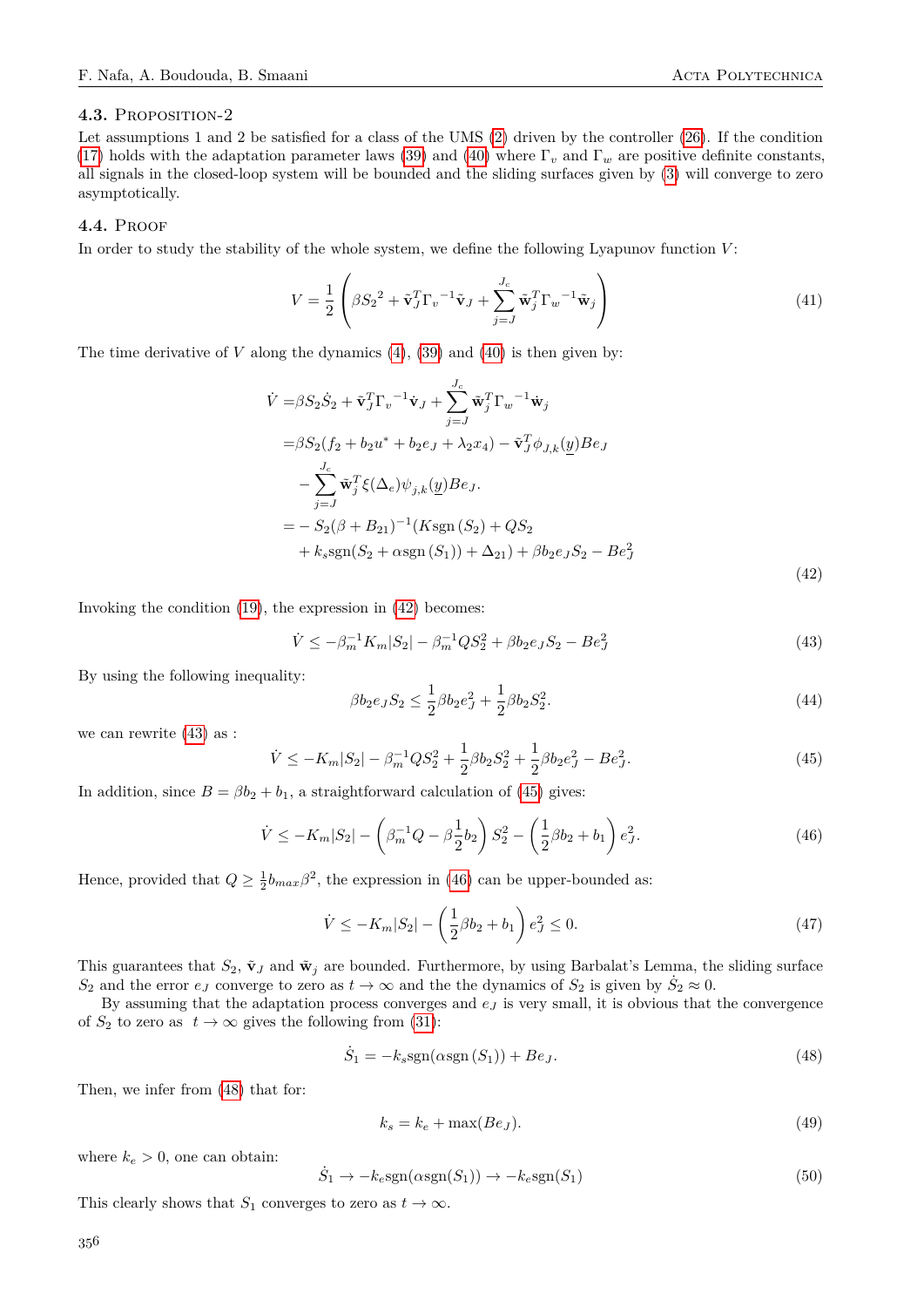

Figure 1. Block diagram of the AWSMC algorithm

# **4.5.** Remarks

 $(1)$  The derivatives of  $S_1$  and  $S_2$  are not available, we can predict a discrete implementable version. Indeed, the time derivative of the function  $\mathbf{v}_J$  can be given as:

$$
\dot{\mathbf{v}}_J = \frac{\mathbf{v}_J(t) - \mathbf{v}_J(t - \Delta t)}{\Delta t}
$$
\n(51)

where ∆*t* is a small positive constant, which is assumed small enough. Thus, the discrete implementable version of [\(39\)](#page-5-6) and [\(40\)](#page-5-7) can be obtained as:

$$
\mathbf{v}_J(t) = \mathbf{v}_J(t - \Delta t) - \Gamma_v \phi_J(\underline{y}) [(\beta(S_2(t) + S_1(t)) - \sum_{i=1}^2 S_i(t - \Delta t)) + \Delta t(K \text{sgn}(S_2(t)) + QS_2(t) + k_s \text{sgn}(S_2(t) + \alpha \text{sgn}(S_1(t)))].
$$
\n(52)

$$
\mathbf{w}_{j}(t) = \mathbf{w}_{j}(t - \Delta t) - \Gamma_{w} \psi_{j}(\underline{y}) [(\beta(S_{2}(t) + S_{1}(t)) - \sum_{i=1}^{2} S_{i}(t - \Delta t)) + \Delta t(K \operatorname{sgn}(S_{2}(t)) + QS_{2}(t) + k_{s} \operatorname{sgn}(S_{2}(t) + \alpha \operatorname{sgn}(S_{1}(t)))].
$$
\n(53)

(2.) In order to remedy the control discontinuity in the boundary layer, the sign function throughout this paper is replaced by a saturation function defined for  $\theta > 0$  as:

$$
sat(x) = \begin{cases} \operatorname{sgn}\left(\frac{x}{\theta}\right) & , if|x| \ge \theta\\ \frac{x}{\theta} & , if|x| < \theta \end{cases}
$$
\n
$$
(54)
$$

### <span id="page-7-0"></span>**5.** Simulation and results

In this section, we applied the AWSMC on the Pendubot system depicted in Figure [2.](#page-8-0)

This two-link robot has an actuated joint mounted at the beginning of the first arm (arm 1) to which another arm (arm 2) is connected. Such system presents four equilibrium positions: down-down  $(-\frac{\pi}{2}, 0, 0, 0)$ , down-up( $-\frac{\pi}{2}$ , 0,  $\pi$ , 0), up-down( $\frac{\pi}{2}$ , 0,  $\pi$ , 0), and up-up ( $\frac{\pi}{2}$ , 0, 0, 0). Both down-up and up-up are unstable positions while down-down and up-down are stable [\[1,](#page-10-0) [41\]](#page-12-14). The control challenge is to maintain and stabilize the pendubot on one of its unstable equilibrium positions. The main mechanical parameters of the pendubot are listed in Table [1.](#page-13-0)

Recalling the Lagrange-Euler principle, the dynamics of this system are given by [\(55\)](#page-12-15) (see Appendix). By introducing the state vector  $\underline{x} = [x_1, \dot{x}_1, x_2, \dot{x}_2]^T$  such that  $\underline{x} = q = [q_1, \dot{q}_1, q_2, \dot{q}_2]^T$ , it is easy to conclude that  $(55)$  has the form of  $(2)$ .

To synthesize the AWSMC, Daubechies wavelets (db5) with  $n=2$  are chosen to be the basis of the wavelet network and the vector *c* is taken as:  $c = 10^{-3} \times [5, 2, -3, -10]^T$ .

The appropriate parameters and coefficients of the designed controllers are:  $\alpha = 0.3$ ,  $\beta = 1.5$ ,  $K = 9$ ,  $Q = 11$ ,  $k_s = 1, \lambda_1 = 0.1, \lambda_2 = 5, \Gamma_v = 0.1, \Gamma_w = 5, J_c = 5, J = 7, \omega = 1, \eta = 0.5 \text{ and } \theta = 0.1.$  In addition, the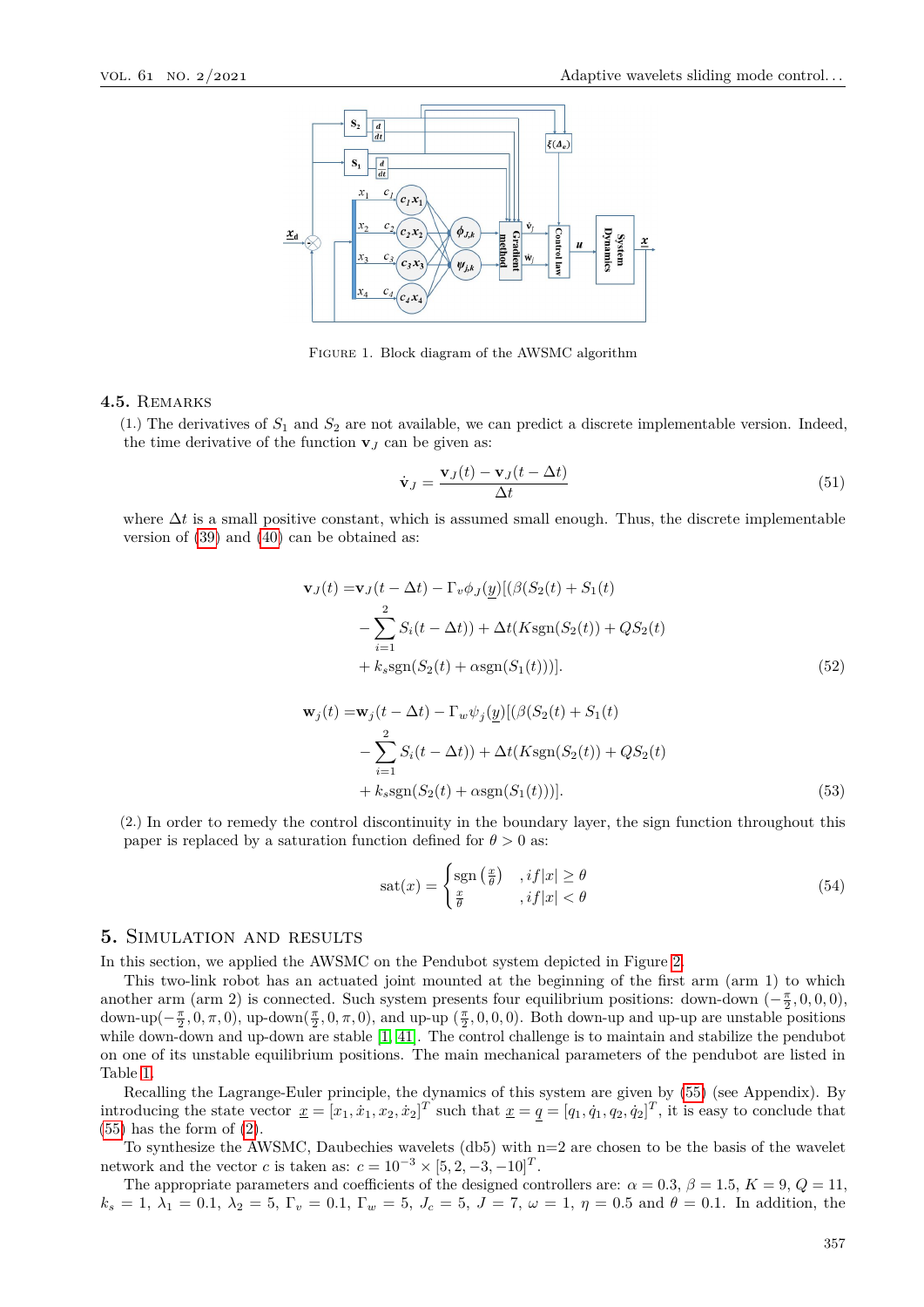<span id="page-8-0"></span>

<span id="page-8-1"></span>Figure 2. Schematic of the Pendubot in a relative coordinate system



FIGURE 3. System response for " $down - up$ " position  $(-\frac{\pi}{2}, 0, \pi, 0)$ ; including disturbances during the time interval [6*s,* 8*s*]: (a) Angles response, (b) Control input.

initial conditions are taken such that:  $x(0) = [\pi/2, 0, 0, 0]$  and  $x(0) = [-\pi/2, 0, 0, 0]$  for down-up and up-up, respectively, and the initial values of the parameter estimates  $\mathbf{v}_J(0)$  and  $\mathbf{w}_j(0)$  are set equal to zero.

In order to show the effectiveness of the proposed control strategies, we have considered two scenarios: with and without noisy measurements. In all the reported simulations, a random disturbance representing 10% of unmodeled dynamics has been added in order to show the robustness of the proposed controllers.

For the first scenario, the results of  $q_1$  and  $q_2$  responses for both positions are shown in Figure [3](#page-8-1) and Figure [4,](#page-9-0) respectively.

Referring to the down-up position, it is clear from Figure. [3](#page-8-1) that both angles converge asymptotically to their desired values. The adaptive strategy shows a good performance and ensure the asymptotic stability for all the state variables of the system. In addition, from Figure. [3a](#page-8-1), the plant response presents an oscillatory form for the AWSMC strategy. Indeed, the adaptation laws led to a control input less smooth than the SMC method (Figure[\(3b](#page-8-1))).

Regarding the effect of the disturbance during the time interval [6*s,* 8*s*], it is clear that the impact is minimal on the stability and convergence of the angles. This confirms the robustness of the proposed control strategies. In addition, it is important to mention that the adaptive controller has a shorter response time, this represents a 50% reduction as compared to the SMC. Moreover, it is worth noticing that the use of the adaptive controller has considerably reduced the chattering seen in the case of the SMC.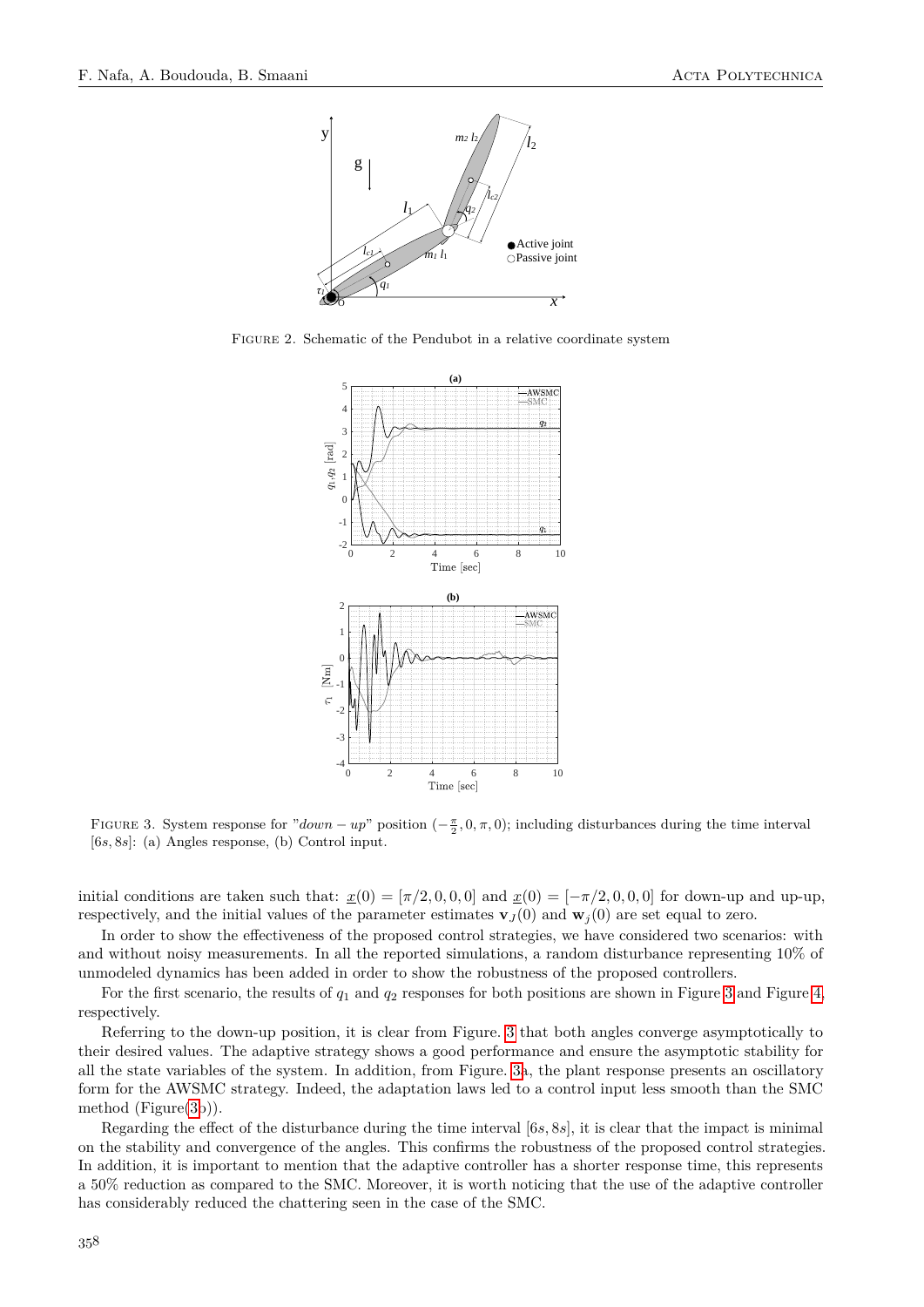<span id="page-9-0"></span>

<span id="page-9-1"></span>FIGURE 4. System response for  $"up - up"$  position  $(\frac{\pi}{2}, 0, 0, 0)$ ; including disturbances during the time interval [6*s*, 8*s*] : (a) Angles response, (b) Control input.



Figure 5. Error estimation *e<sup>J</sup>* ; including disturbances during the time interval [6*s,* 8*s*]: (a)"*down* − *up*"position, (b)"*up* − *up*" position.

Finally, in Figure [5,](#page-9-1) we can observe that the approximation error tends to zero even during the disturbance effect, and this represents an additional positive point of the proposed adaptation law. The same notes and observations can be reported for the second case related to the up-up position, see Figure [4\(](#page-9-0)a) and Figure [4\(](#page-9-0)b).

For the second scenario, we introduced noisy measurements for all the states. The noise is a periodic non-smooth function with a nonzero average representing 10% of the measured signal. The results obtained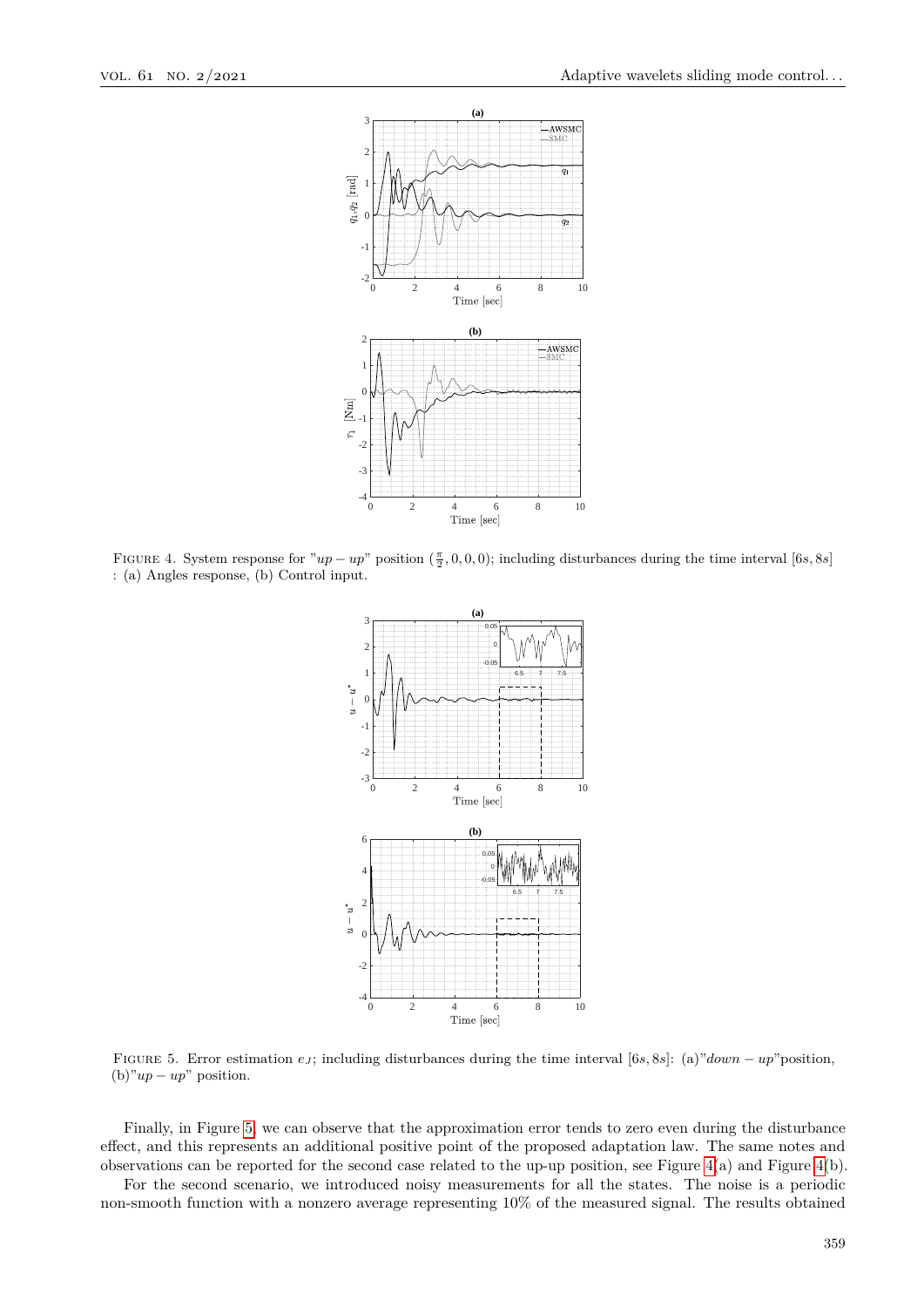

FIGURE 6. System response for " $down - up$ " position  $\left(-\frac{\pi}{2}, 0, \pi, 0\right)$ ; including noisy measurements and disturbances: (a) Angles response, (b) Control input

for the "down-up" position using the AWSMC are demonstrated in Figure 6. The performances do not change significantly , even if the frequency of the noise varies from 500*s* to 100000*s*. The controller signal shown in Figure 6(b) seems to be less smooth than the first scenario but tends to a steady smooth form. This is due to the variation of the measured signal.

For both cases, we can see that the SMC controller presents some low frequency chattering while this effect is reduced in the case of the AWSMC. This proves another advantage of using adaptive combinations between the SMC and intelligent approximation algorithms.

## <span id="page-10-1"></span>**6.** Conclusion and outlook

In this paper, we have developed an adaptive control strategy for a class of second-order UMS with two degrees of freedom (DOF). The proposed algorithm is based on a wavelets network (WN) and sliding mode control (SMC).

In first stage, we have considered that the system dynamics are well modelled and we have presented a new control algorithm based on the SMC. It was shown that the proposed approach ensures the asymptotic stability and the convergence of the closed-loop system.

For solving a real case scenario,where the dynamics present uncertainties due to unmodelled parameters, we have designed an adaptive controller that uses wavelets network to approximate an ideal SMC control law. In particular, the adaptation laws have been extracted by using the gradient descent method. Based on the Lyapunov theory, we proved that the proposed control strategy guarantees the stability and the convergence of the whole system to the desired values. For a numerical application, we have taken the pendubot system as an illustrative example. The obtained results revealed satisfactory performances using the SMC or AWSMC strategies despite the lack of information about the system.

With respect to the results obtained in this work and to the existing literature, many future improvements can be implemented and will be the scope of potential works:

- (1.) The generalization of the proposed approach for the UMS with a higher DOF.
- (2.) To utilize new intelligent approximation technics for the UMS.
- (3.) The use of adaptive higher-order and fractional sliding mode controllers.

#### **REFERENCES**

<span id="page-10-0"></span>[1] X. Xin, Y. Liu. *Control Design and Analysis for Underactuated Robotic Systems*. Springer-Verlag, London,UK, 2014. [https://doi.org/10.1007/978-1-4471-6251-3.](https://doi.org/10.1007/978-1-4471-6251-3)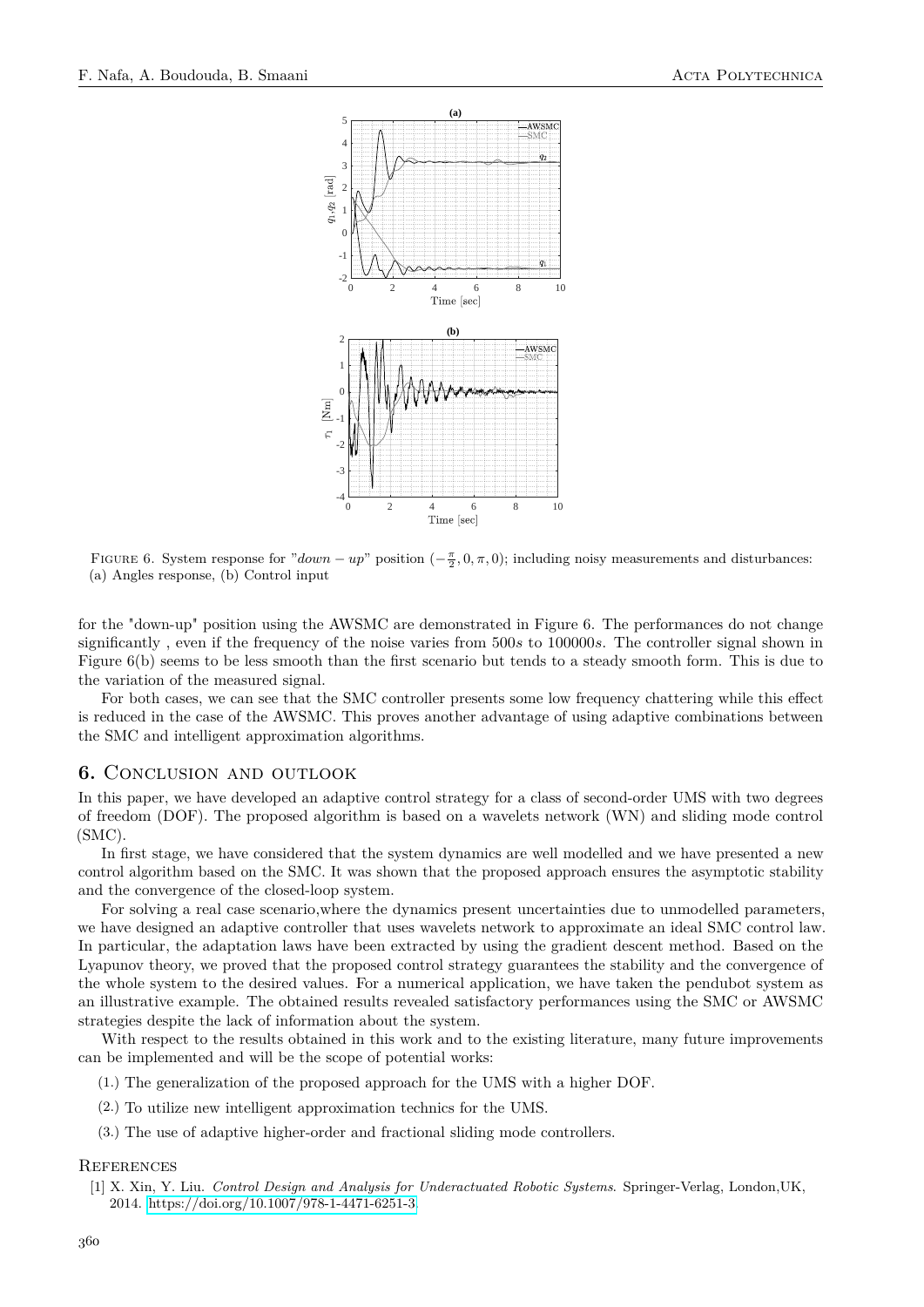- <span id="page-11-0"></span>[2] L. Birglen, T. Laliberté, C. M. Gosselin. *Underactuated Robotic Hands*. Springer-Verlag, Berlin, Germany, 2008. [https://doi.org/10.1007/978-3-540-77459-4.](https://doi.org/10.1007/978-3-540-77459-4)
- <span id="page-11-1"></span>[3] P. Masarati, M. Morandini, A. Fumagalli. Control constraint of underactuated aerospace systems. *Journal of Computational and Nonlinear Dynamics* **9**(2):395–401, 2014. [https://doi.org/10.1115/1.4025629.](https://doi.org/10.1115/1.4025629)
- <span id="page-11-2"></span>[4] D. K. Duc, J. Pan. *Control of Ships and Underwater Vehicles, Design for Underactuated and Nonlinear Marine Systems,Advances in Industrial Control*. first edition. Springer-Verlag, London, 2009. [https://doi.org/10.1007/978-1-84882-730-1.](https://doi.org/10.1007/978-1-84882-730-1)
- <span id="page-11-3"></span>[5] S. Krafes, Z. Chalh, A. Saka. Review on the control of second order underactuated mechanical systems. *Complexity* 2018. [https://doi.org/10.1155/2018/9573514.](https://doi.org/10.1155/2018/9573514)
- [6] L. Yang, Y. Hongnian. A survey of underactuated mechanical systems. *IET Control Theory&Applications* **7**(7):921–935, 2013. [https://doi.org/10.1049/iet-cta.2012.0505.](https://doi.org/10.1049/iet-cta.2012.0505)
- <span id="page-11-10"></span>[7] M. Reyhanoglu, A. Schaft, N. Mcclamroch, I. Kolmanovsky. Dynamics and control of a class of underactuated mechanical systems. *IEEE Transaction on Automatic Control* **44**(9):1663–1671, 1999. [https://doi.org/0.1109/9.788533.](https://doi.org/0.1109/9.788533)
- [8] D. Huynh, V. Dat, T. Nguyen. Application of fuzzy algorithm in optimizing hierarchical sliding mode control for pendubot system. *Robotica and Management* **22**(2):2–12, 2017. [https://doi.org/10.1109/fuzz.2002.1005070.](https://doi.org/10.1109/fuzz.2002.1005070)
- <span id="page-11-11"></span>[9] M. Spong. Lecture notes in control and information sciences. In *Control Problems in Robotics and Automation*, chap. Underactuated Mechanical Systems. Springer, Berlin, Heidelberg, 1998. [https://doi.org/10.1007/BFb0015081.](https://doi.org/10.1007/BFb0015081)
- <span id="page-11-19"></span>[10] X. Huang, A. Ralescu, H. Gao. A survey on the application of fuzzy systems for underactuated systems. *Journal of Systems and Control Engineering* **233**(3):217–244, 2018. [https://doi.org/10.1177/0959651818791027.](https://doi.org/10.1177/0959651818791027)
- [11] M. Rehan, M. Reyhanoglu. Control of rolling disk motion on an arbitrary smooth surface. *IEEE Control Systems Letters* **2**(3):357–362, 2018. [https://doi.org/10.1109/LCSYS.2018.2838528.](https://doi.org/10.1109/LCSYS.2018.2838528)
- <span id="page-11-4"></span>[12] A. Choukchou-Braham, B. Cherki, M. Djemai, K. Busawon. *Analysis and Control of Underactuated Mechanical Systems*. Springer International Publishing, Cham, Switzerland, 2014. [https://doi.org/10.1007/978-3-319-02636-7.](https://doi.org/10.1007/978-3-319-02636-7)
- <span id="page-11-5"></span>[13] I. Chawla, A. Singla. Real-time control of a rotary inverted pendulum using robust lqr-based anfis controller. *International Journal of Nonlinear Sciences and Numerical Simulation* **19**(3-4):379–389, 2018. [https://doi.org/10.1515/ijnsns-2017-0139.](https://doi.org/10.1515/ijnsns-2017-0139)
- <span id="page-11-6"></span>[14] M. Keshmiri, A. Singla. Modeling and control of ball and beam system using model based and non-model based control approaches. *International Journal On Smart Sensing and Intelligent Systems* **5**(1):14–35, 2012. [https://doi.org/10.21307/ijssis-2017-468.](https://doi.org/10.21307/ijssis-2017-468)
- <span id="page-11-7"></span>[15] C.Aguilar-Avelar, J. Moreno-Valenzuela. New feedback linearization-based control for arm trajectory tracking of the furuta pendulum. *IEEE/ASME Transactions on Mechatronics* **21**(2):638 – 648, 2016. [https://doi.org/10.1109/TMECH.2015.2485942.](https://doi.org/10.1109/TMECH.2015.2485942)
- <span id="page-11-8"></span>[16] T. Taniguchi, M. Sugeno. Piecewisemulti-linear model based control for tora system via feedback linearization. *Proceedings of the International MultiConference of Engineers and Computer Scientists* 2018.
- <span id="page-11-9"></span>[17] R. Chanchareon, V. Sangveraphunsiri, S. Chantranuwathana. Tracking control of an inverted pendulum using computed feedback linearization technique. *IEEE International Conference on Robotics, Automation and Mechatronics* 2006. [https://doi.org/10.1109/RAMECH.2006.252680.](https://doi.org/10.1109/RAMECH.2006.252680)
- <span id="page-11-12"></span>[18] L. Hsu, T. Oliveira, J. Cunha, L. Yan. Adaptive unit vector control of multivariable systems using monitoring functions. *International Journal of Robust and Nonlinear Control* **29**(3):583–600, 2019. [https://doi.org/10.1002/rnc.4253.](https://doi.org/10.1002/rnc.4253)
- <span id="page-11-13"></span>[19] T. Oliveira, J. Cunha, L. Hsu. Li s., yu x., fridman l., man z., wang x. (eds). In *Advances in Variable Structure Systems and Sliding Mode Control—Theory and Applications. Studies in Systems, Decision and Control*, chap. Adaptive Sliding Mode Control Based on the Extended Equivalent Control Concept for Disturbances with Unknown Bounds. Springer, Cham, 2018. [https://doi.org/10.1007/978-3-319-62896-7\\$\\\_\\$6.](https://doi.org/10.1007/978-3-319-62896-7$\_$6)
- <span id="page-11-14"></span>[20] C. Edwards, S. Spurgeon. *Sliding Mode Control: Theory and Applications*. Taylor and Francis, London, UK, 1998.
- <span id="page-11-15"></span>[21] J.-X. Xu, Z.-Q. Guo, T. Lee. A synthesized integral sliding mode controller for an underactuated unicycle. *11th International Workshop on Variable Structure Systems (VSS),Mexico City, 2010* pp. 352–357, 2010. [https://doi.org/10.1109/VSS.2010.5545132.](https://doi.org/10.1109/VSS.2010.5545132)
- <span id="page-11-16"></span>[22] I. Shah, F. Ur Rehman. Smooth second order sliding mode control of a class of underactuated mechanical system. *IEEE Access, 2018* **6**:7759–7771, 2018. [https://doi.org/10.1109/ACCESS.2018.2806568.](https://doi.org/10.1109/ACCESS.2018.2806568)
- <span id="page-11-17"></span>[23] H. Cho, G. Kerschen, T. Oliveira. Adaptive smooth control for nonlinear uncertain systems. *Nonlinear Dyn 99* p. 2819–2833, 2020. [https://doi.org/10.1007/s11071-019-05446-z.](https://doi.org/10.1007/s11071-019-05446-z)
- <span id="page-11-18"></span>[24] T. Oliveira, V. Rodrigues, L. Fridman. Generalized model reference adaptive control by means of global hosm differentiators. *IEEE Transactions on Automatic Control* **5**(64):2053–2060, 2020. [https://doi.org/10.1109/TAC.2018.2862466.](https://doi.org/10.1109/TAC.2018.2862466)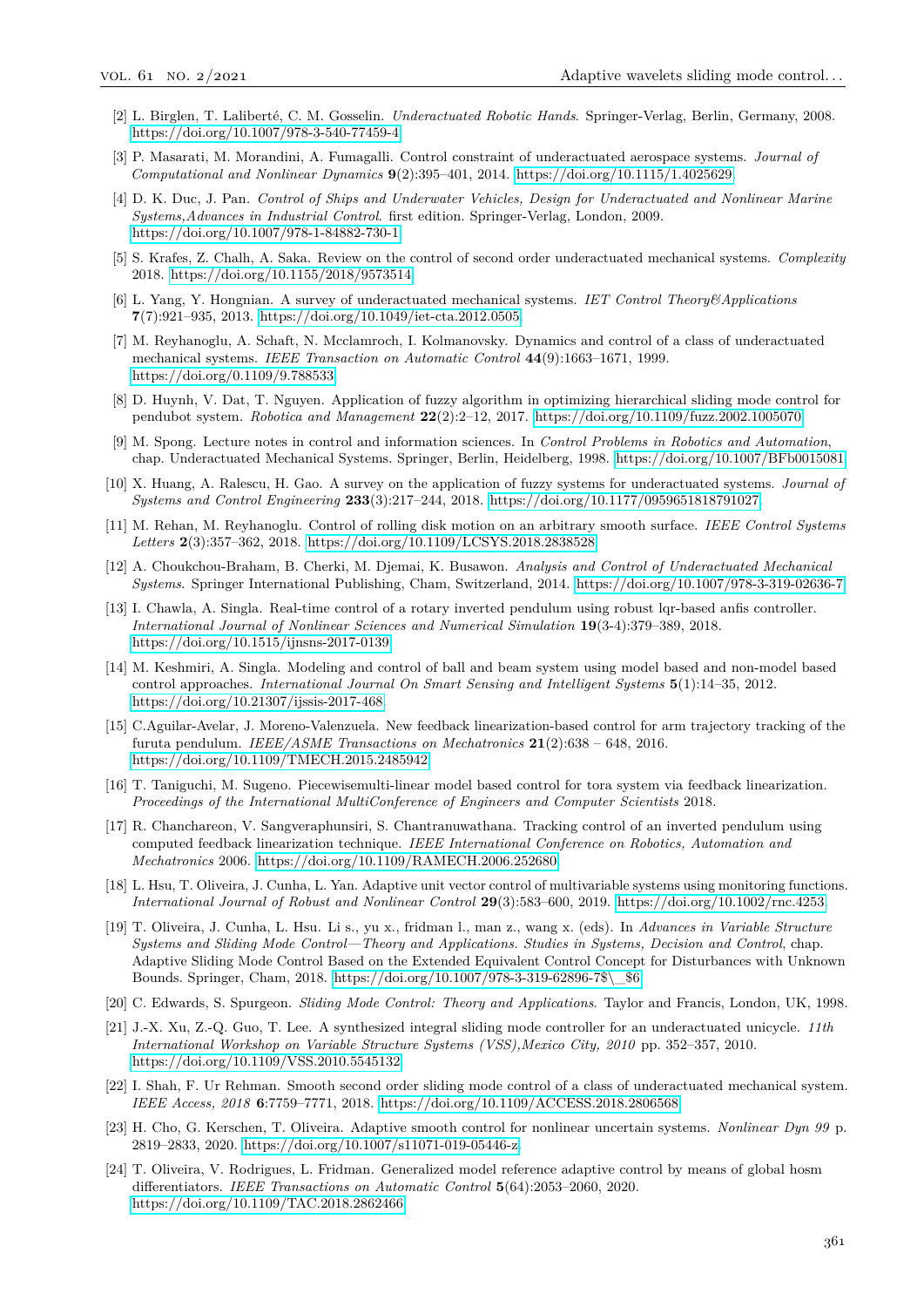- <span id="page-12-0"></span>[25] S. Ramos-Paz, F. Ornelas-Tellez, A. G. Loukianov. Nonlinear optimal tracking control in combination with sliding modes: Application to the pendubot. *in Proceedings of the 2017 IEEE International Autumn Meeting on Power, Electronics and Computing (ROPEC),Mexico* **6**:1–6, 2017. [https://doi.org/10.1109/ROPEC.2017.8261619.](https://doi.org/10.1109/ROPEC.2017.8261619)
- <span id="page-12-1"></span>[26] F. Nafa, S. Labiod, H. Chekireb. Direct adaptive fuzzy sliding mode decoupling control for a class of under actuated mechanical systems. *Turk J Electr Eng Co* **21**:1615–1630, 2013. [https://doi.org/10.3906/elk-1112-17.](https://doi.org/10.3906/elk-1112-17)
- <span id="page-12-2"></span>[27] S. Labiod, T. Guerra. Direct adaptive fuzzy control for a class of mimo nonlinear system. *International Journal of Systems Science* **38**(8):665–675, 2007. [https://doi.org/10.2307/2001373.](https://doi.org/10.2307/2001373)
- <span id="page-12-3"></span>[28] S. Mallat. Multiresolution approximation and wavelet orthonormal base of *L* 2 ( R). *Transactions of the American Mathematical Society* **315**(1):69–87, 1989.
- <span id="page-12-4"></span>[29] I. Daubechies. Ten lectures on wavelets. *SIAM,Philadelphia, Pennsylvania, USA* 1992.
- <span id="page-12-10"></span>[30] J. Xu, Y. Tan. Nonlinear adaptive wavelet control using constructive wavelet networks. *IEEE Transactions on Neural Networks* **18**(1):115–127, 2007. [https://doi.org/10.1109/TNN.2006.886759.](https://doi.org/10.1109/TNN.2006.886759)
- <span id="page-12-5"></span>[31] T. Kugarajah, Q. Zhang. Multidimensional wavelet frames. *IEEE Transaction on Neural Networks* **6**(6):1552–1556, 1995. [https://doi.org/10.1109/72.471353.](https://doi.org/10.1109/72.471353)
- <span id="page-12-6"></span>[32] A. Stephen, H. Wei. New class of wavelet network for nonlinear system identification. *IEEE Transaction on Neural Networks* **16**(4):862–874, 2005. [https://doi.org/10.1109/TNN.2005.849842.](https://doi.org/10.1109/TNN.2005.849842)
- [33] H. R. Karimi, B. Lohmann, B. Moshiri, P. Maralani. Wavelet-based identification and control design for a class of nonlinear systems. *International Journal of Wavelets,Multiresolution and Information Processing* **4**(1):213–226, 2006. [https://doi.org/10.1142/S0219691306001178.](https://doi.org/10.1142/S0219691306001178)
- [34] B. Chen, Y. Cheng. Adaptive wavelet network control design for nonlinear systems. *Proceedings of 35th IEEE Conference on Decision and Control* **3**(6):3224–3229, 1997. [https://doi.org/10.1109/CDC.1996.573635.](https://doi.org/10.1109/CDC.1996.573635)
- <span id="page-12-7"></span>[35] M. Zekri, S. Sadri, F. Sheikholeslam. Adaptive fuzzy wavelet network control design for nonlinear systems. *Fuzzy Sets and Systems* **159**(20):2668–2695, 2008. [https://doi.org/10.1016/j.fss.2008.02.008.](https://doi.org/10.1016/j.fss.2008.02.008)
- <span id="page-12-8"></span>[36] R. Olfati-Saber. Normal forms for underactuated mechanical systems with symmetry. *IEEE Transaction on Automatic Control* **47**(2):305–308, 2002. [https://doi.org/10.1109/9.983365.](https://doi.org/10.1109/9.983365)
- <span id="page-12-9"></span>[37] J. Slotine, W. Li. *Applied Nonlinear Control*. Prentice-Hall, Englewood Cliffs, NJ,USA, 1991.
- <span id="page-12-11"></span>[38] R. Sanner, J. Slotine. Structurally dynamic wavelet networks for adaptive control of robotic systems. *International Journal of Control* **70**(3):405–421, 1998. [https://doi.org/10.1080/002071798222307.](https://doi.org/10.1080/002071798222307)
- <span id="page-12-12"></span>[39] B.-S. Chen, Y.-M. Cheng. Adaptive wavelet network control design for nonlinear systems. *Proceedings of 35th IEEE Conference on Decision and Control, Kobe, Japan* **3**:3224–3229, 1996. [https://doi.org/10.1109/CDC.1996.573635.](https://doi.org/10.1109/CDC.1996.573635)
- <span id="page-12-13"></span>[40] L.-X. Wang. *Adaptive Fuzzy Systems and Control* : *Design and Stability Analysis*. Prentice-Hall, Englewood Cliffs, NJ,USA, 1994.
- <span id="page-12-14"></span>[41] M. Gulan, M. Salaj, B. Rohal'-Ilkiv. Achieving an equilibrium position of pendubot via swing–up and stabilizing model predictive control. *Journal of Electrical Engineering* **65**(6):356–363, 2014. [https://doi.org/10.2478/jee-2014-0058.](https://doi.org/10.2478/jee-2014-0058)

## **7.** Appendices

By considering the friction in both joints, the dynamic behavior of a pendubot can be given as follows [\[41\]](#page-12-14):

<span id="page-12-15"></span>
$$
\ddot{q}_1 = \frac{1}{\theta_1 \theta_2 - \theta_3^2 \cos^2 q_2} [\theta_1 \theta_3 (\dot{q}_1 + \dot{q}_2)^2 \sin q_2 \n+ \theta_3^2 \dot{q}_1^2 \cos q_2 \sin q_2 - \theta_2 \theta_4 g \cos q_1 \n+ \theta_3 \theta_5 \cos q_2 \cos (q_1 + q_2) - \theta_2 d_1 \dot{q}_1 \n+ (\theta_2 + \theta_3 \cos q_2) d_2 \dot{q}_2 + \theta_2 \tau_1].
$$
\n
$$
\ddot{q}_2 = \frac{1}{\theta_1 \theta_2 - \theta_3^2 \cos^2 q_2} [-\theta_3 (\theta_2 + \theta_3 \cos q_2) (\dot{q}_1 + \dot{q}_2)^2 \sin q_2 \n- (\theta_1 + \theta_3 \cos q_2) \dot{q}_1^2 \theta_3 \sin q_2 \n- (\theta_1 + \theta_3 \cos q_2) \theta_5 g \cos (q_1 + q_2) \n+ (\theta_2 + \theta_3 \cos q_2) d_1 \dot{q}_1 \n- (\theta_1 + \theta_2 + 2\theta_3 \cos q_2) d_2 \dot{q}_2 \n+ (\theta_2 + \theta_3 \cos q_2) (\theta_4 g \cos q_1 - \tau_1)]. \tag{55}
$$

The pendubot parameters are listed in the below table: